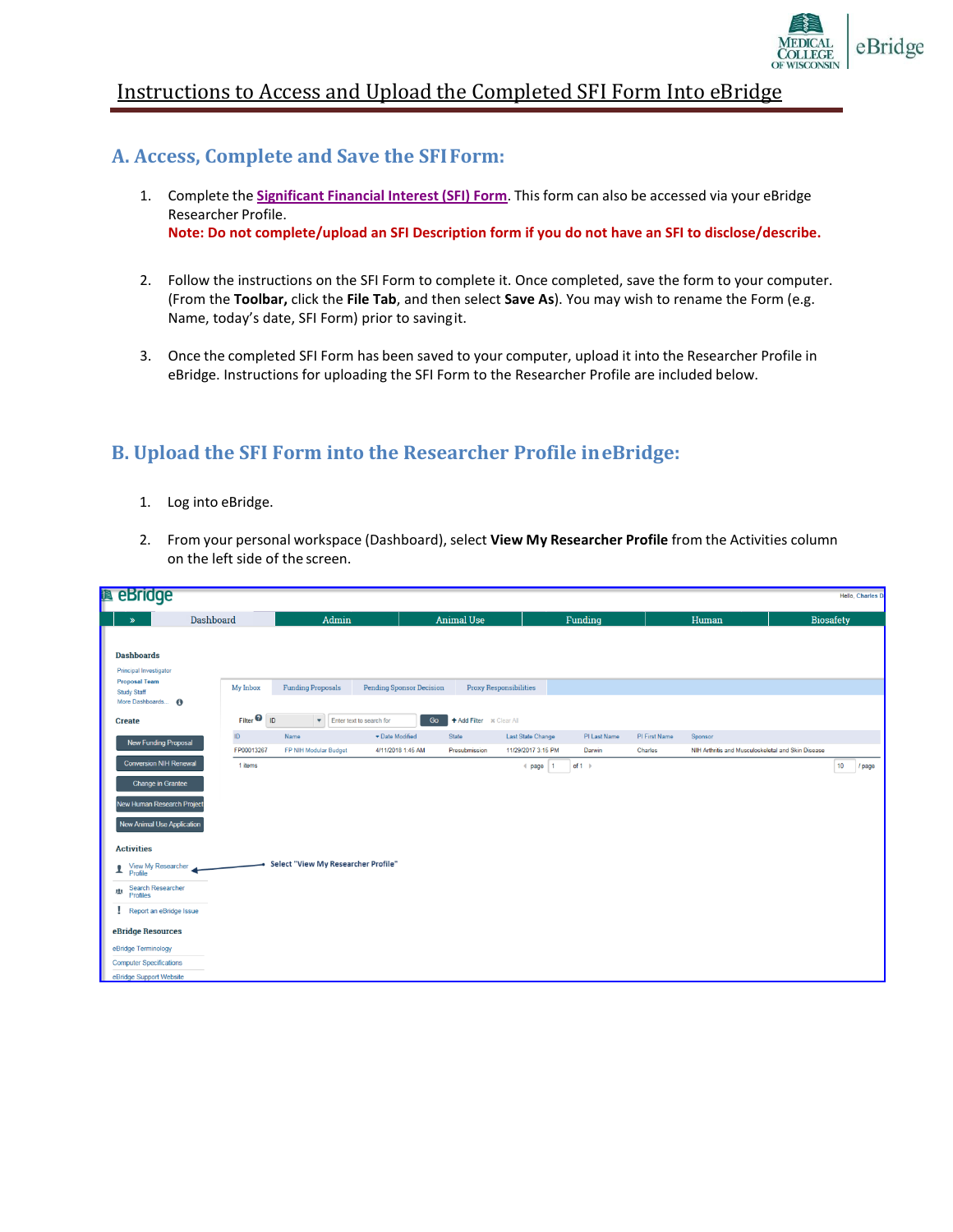3. From the Activities column on the left side of the screen, select **Upload Significant Financial Interest**. **Note:** A popup dialog window opens to upload your Significant Financial Interests document that you have previously completed.

| eBridge<br><b>BE</b>                                                                    |                                                                                 |                                             |                                                                                                                                                                                                |                               |                                                   |                                                                    |                        | Hello, Charles Darwin - |
|-----------------------------------------------------------------------------------------|---------------------------------------------------------------------------------|---------------------------------------------|------------------------------------------------------------------------------------------------------------------------------------------------------------------------------------------------|-------------------------------|---------------------------------------------------|--------------------------------------------------------------------|------------------------|-------------------------|
| Dashboard<br>$\bullet$                                                                  |                                                                                 | Admin                                       | <b>Animal Use</b>                                                                                                                                                                              | Funding                       |                                                   | Human                                                              | <b>Biosafety</b>       | <b>Information</b>      |
| <b>Active</b>                                                                           | RP00015718 Workspace                                                            |                                             |                                                                                                                                                                                                |                               |                                                   |                                                                    |                        |                         |
| <b>Edit Profile</b>                                                                     | Charles Darwin's Profile                                                        |                                             |                                                                                                                                                                                                |                               |                                                   |                                                                    |                        |                         |
| Print-Friendly Profile                                                                  | Email /<br>Phone:                                                               | darwin@ebridgetrain.com /<br>111-1111       |                                                                                                                                                                                                | <b>Primary Organization:</b>  |                                                   | Medical College of Wisconsin                                       |                        |                         |
|                                                                                         | eBridge Account Enabled: Yes                                                    |                                             |                                                                                                                                                                                                | <b>Department / Division:</b> |                                                   | The Medical College of Wisconsin, Inc. / Biophysics Dept -Training |                        |                         |
| <b>Activities</b>                                                                       | <b>Created Date:</b>                                                            | 10/26/2017 3:58 PM                          |                                                                                                                                                                                                | Position:                     | Faculty                                           |                                                                    |                        |                         |
| ss Request Update of Safety<br>Training to be Tracked                                   | <b>Last Modified Date:</b>                                                      | 4/30/2018 11:41 AM                          |                                                                                                                                                                                                |                               | <b>External Affiliations / Appointments: None</b> |                                                                    |                        |                         |
| Upload Lab-Specific                                                                     |                                                                                 |                                             | My Research Associates - the following individuals have access to view the information in my Researcher Profile:                                                                               |                               |                                                   |                                                                    |                        |                         |
| <b>Employee Orientation</b><br>Checklist                                                | <b>Last Name</b><br>There are no items to display                               | First Name                                  | Primary Organization                                                                                                                                                                           | Department                    | Division                                          | Telephone Number                                                   | Position               | Profile                 |
| Financial Conflicts of Interest<br>in Research Training<br>Upload Significant Financial |                                                                                 |                                             | Link to Significant Financial Interests in Research Form 2. Select Link to Access SFI Form<br>*Do not complete/upload an SFI Description form if you do not have an SFI to disclose/describe.* |                               |                                                   |                                                                    |                        |                         |
| Interest                                                                                |                                                                                 |                                             | 1. Select Compliance<br><b>Training Tab</b>                                                                                                                                                    |                               |                                                   |                                                                    |                        |                         |
| 3. Select Activity to                                                                   | <b>Animal Training</b>                                                          | <b>Human Research Training</b>              | <b>Compliance Training</b>                                                                                                                                                                     | <b>Safety Training</b>        | <b>Epic Access</b>                                |                                                                    |                        |                         |
| <b>Upload Completed SFI</b><br>Form                                                     |                                                                                 |                                             |                                                                                                                                                                                                |                               |                                                   |                                                                    |                        |                         |
|                                                                                         | <b>FCOI-R Training Participant: Yes</b>                                         |                                             |                                                                                                                                                                                                |                               |                                                   |                                                                    |                        |                         |
|                                                                                         | <b>Compliance Training Records:</b>                                             |                                             |                                                                                                                                                                                                |                               |                                                   |                                                                    |                        |                         |
|                                                                                         | Category                                                                        | Course Title                                |                                                                                                                                                                                                |                               |                                                   | <b>Completion Date</b>                                             | <b>Expiration Date</b> |                         |
|                                                                                         | View FCOI-R                                                                     | Financial Conflicts of Interest in Research |                                                                                                                                                                                                |                               |                                                   | 11/8/2017                                                          | 11/8/2021              |                         |
|                                                                                         | Significant Financial Interests Document<br>SFI for Charles Darwin xlsx(0.01) 9 |                                             | - 4. View Uploaded SFI Form                                                                                                                                                                    |                               |                                                   |                                                                    |                        |                         |

4. From the Upload Significant Financial Interest popup window, click on the **Upload** button.

| Execute "Upload Significant Financial Interest" on RP00015718 - Microsoft Internet Explorer provided by The Medical College $\Box$ $\Box$ | $-23-$ |
|-------------------------------------------------------------------------------------------------------------------------------------------|--------|
| <b>Upload Significant Financial Interest</b>                                                                                              |        |
| The significant financial interests document should include ALL CURRENT significant financial interests.                                  |        |
| *Do not complete/upload an SFI Description form if you do not have an SFI to disclose/describe.*                                          |        |
| * Significant Financial Interests Document:                                                                                               |        |
| $\triangle$ Upload $\blacksquare$<br>[None]                                                                                               |        |
| <b>Comments:</b>                                                                                                                          |        |
|                                                                                                                                           |        |
|                                                                                                                                           |        |
|                                                                                                                                           |        |
|                                                                                                                                           |        |
|                                                                                                                                           |        |
|                                                                                                                                           |        |
|                                                                                                                                           |        |
|                                                                                                                                           |        |
| Cancel<br>OK                                                                                                                              |        |
|                                                                                                                                           |        |
|                                                                                                                                           |        |
|                                                                                                                                           |        |
|                                                                                                                                           |        |
|                                                                                                                                           |        |
|                                                                                                                                           |        |
|                                                                                                                                           |        |
|                                                                                                                                           |        |
|                                                                                                                                           |        |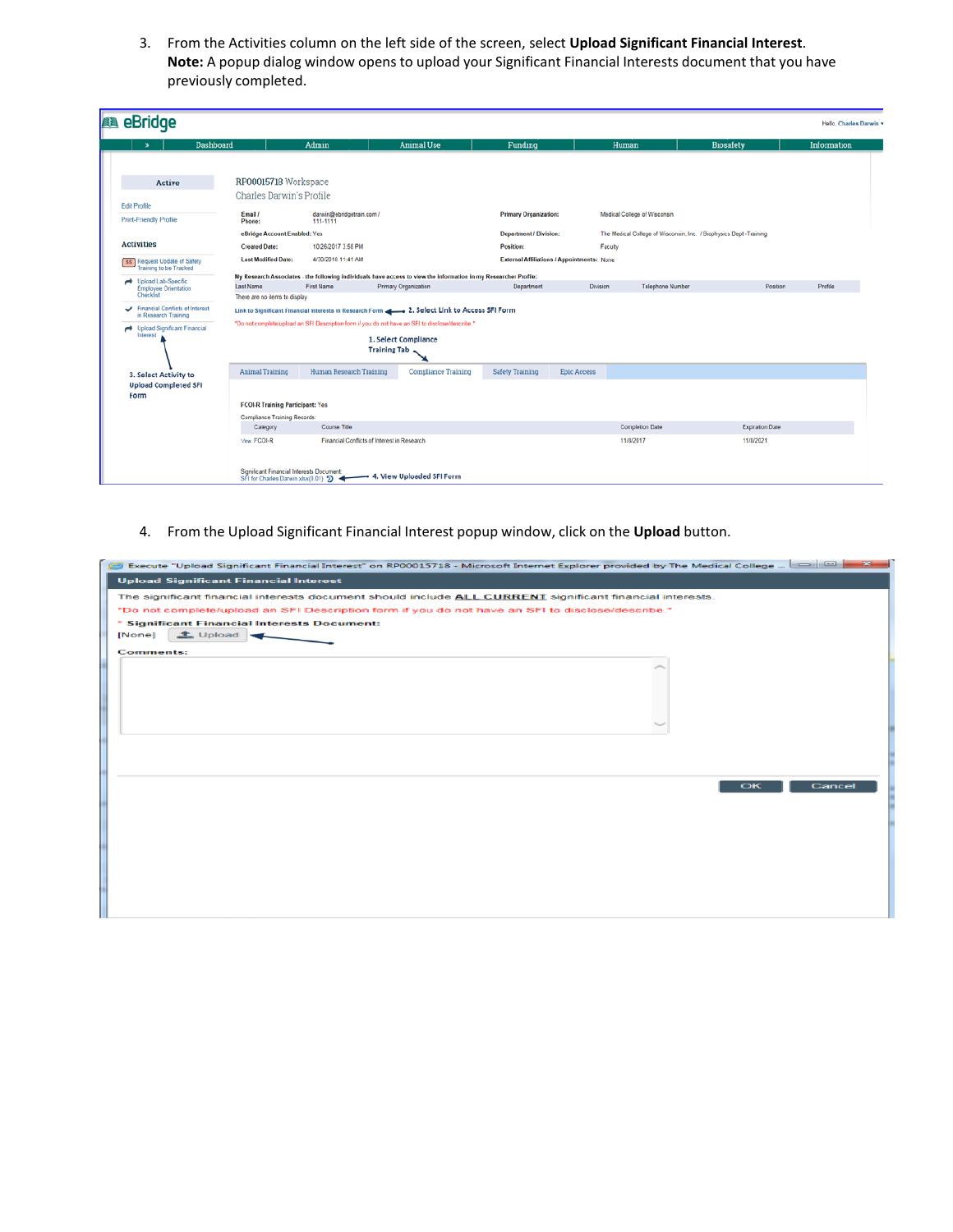5. From the Submit a Document popup dialog window, select the **Choose File** button to navigate to your SFI form you previously saved on your computer.

| e                            | No Title - Microsoft Internet Explorer provided by The Medical College of Wisconsin |                                                       | $\overline{\mathbf{z}}$<br>o<br>$\equiv$ |
|------------------------------|-------------------------------------------------------------------------------------|-------------------------------------------------------|------------------------------------------|
| <b>Submit a Document</b>     |                                                                                     |                                                       |                                          |
| Title:                       |                                                                                     | If not provided, the name<br>of the file will be used |                                          |
| * File:                      | <b>Choose File</b>                                                                  |                                                       |                                          |
| <b>Show Advanced Options</b> |                                                                                     |                                                       |                                          |
| * Required                   |                                                                                     | OK                                                    | Cancel                                   |
|                              |                                                                                     |                                                       |                                          |

### 6. When you have navigated to your SFI file, select the file and click on the **Open** button.

| Name                                                       | Date modified     | <b>Type</b>       | <b>Size</b> |
|------------------------------------------------------------|-------------------|-------------------|-------------|
| Description of SFI Form-Final 08-29-13                     | 9/4/2013 8:51 AM  | Microsoft Excel W | 18 KB       |
| Instructions to Upload the Completed SFI Form into eBridge | 9/4/2013 4:08 PM  | Microsoft Word D  | 331 KB      |
| Instructions to Upload the Completed SFI Form into eBridge | 9/4/2013 4:09 PM  | Adobe Acrobat Do  | 591 KB      |
| MyResearcherProfileLink                                    | 9/5/2013 10:41 AM | PNG image         | 84 KB       |
| ResearcherProfileWorkspace                                 | 9/5/2013 11:17 AM | PNG image         | 74 KB       |
| SFI for Charles Darwin                                     | 9/5/2013 11:00 AM | Microsoft Excel W | 18 KB       |
| <b>D</b> : SubmitADocumentWindowBrowse                     | 9/5/2013 11:24 AM | PNG image         | 12 KB       |
| <b>W</b> UploadSFIPopupWindow                              | 9/5/2013 11:22 AM | PNG image         | 15 KB       |

### 7. The file name now appears in the popup dialog box in the File field. Click the **OK** button.

|                          | No Title - Microsoft Internet Explorer provided by The Medical College of Wisconsin |                    |                                                       | $\mathbf{z}$<br>$\Box$<br>$\overline{\phantom{0}}$ |  |
|--------------------------|-------------------------------------------------------------------------------------|--------------------|-------------------------------------------------------|----------------------------------------------------|--|
| <b>Submit a Document</b> |                                                                                     |                    |                                                       |                                                    |  |
| Title:                   |                                                                                     |                    | If not provided, the name<br>of the file will be used |                                                    |  |
| * File:                  | <b>SFI for Charles Darwin xlsx</b>                                                  | <b>Choose File</b> |                                                       |                                                    |  |
|                          | <b>Show Advanced Options</b>                                                        |                    |                                                       |                                                    |  |
| * Required               |                                                                                     |                    | OK                                                    | Cancel                                             |  |
|                          |                                                                                     |                    |                                                       |                                                    |  |